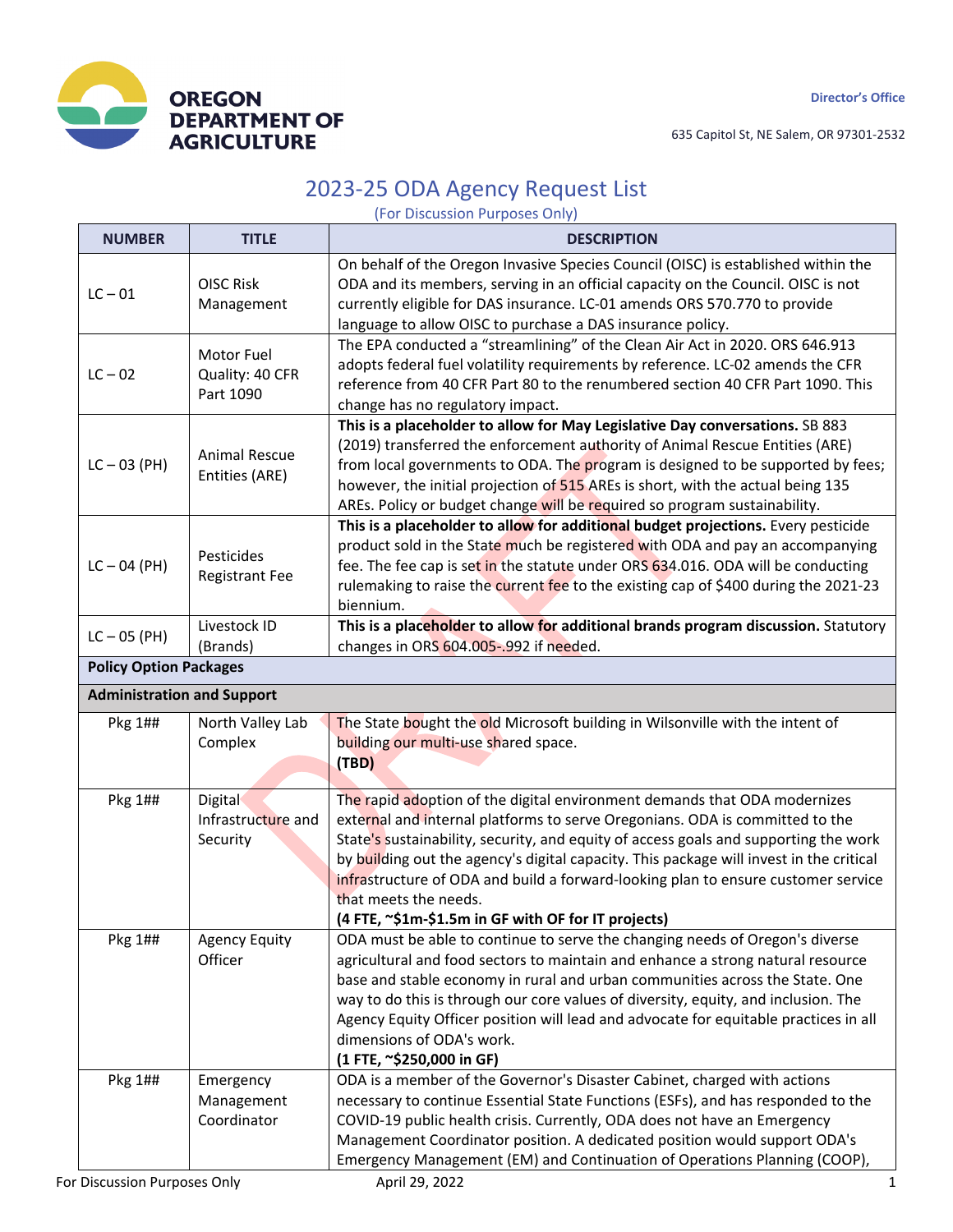|         |                                                             | research, design, development, and implementation.<br>(1 FTE, ~\$250,000 in GF)                                                                                                                                                                                                                                                                                                                                                                                                                             |
|---------|-------------------------------------------------------------|-------------------------------------------------------------------------------------------------------------------------------------------------------------------------------------------------------------------------------------------------------------------------------------------------------------------------------------------------------------------------------------------------------------------------------------------------------------------------------------------------------------|
| Pkg 1## | <b>Internal Auditor</b>                                     | The law requires ODA to keep an internal audit function; the agency has never had<br>a budgeted internal auditor position. This policy option package establishes an<br>Agency Audit Executive position to handle ODA internal audit activities. Internal<br>audit provides independent, objective assurance and consulting services that add<br>value to agency operations by facilitating oversight, accountability, and<br>transparency.<br>(1 FTE, ~\$250,000 in GF/OF/LF)                              |
| Pkg 1## | <b>Human Resources</b>                                      | ODA needs to add HR staff to maintain the best practice recommendation of one<br>(1) HR professional to 75 staff.<br>(2 FTE, \$300,000 in GF/OF)                                                                                                                                                                                                                                                                                                                                                            |
| Pkg 1## | Community<br>Engagement                                     | To engage and communicate with diverse stakeholders and the public, ODA needs<br>to build on how we deliver clear, accurate, and effective information. ODA is<br>requesting a position and resources to meet the critical need of informing,<br>engaging, and communicating with the public. Strong communication, outreach,<br>and community engagement will help develop supported policies and programs<br>and maintain public trust, increasing transparency and compliance.<br>(2 FTE, ~\$750,000 GF) |
| Pkg 1## | Grant<br>Coordination<br>Enhancement                        | New federal and state funding opportunities have added to the various grants<br>ODA manages annual biases. To meet the growing demands of grant<br>administration, ODA needs to make permanent limited duration staff to ensure<br>the capacity to respond to ongoing grant programs and future opportunities to<br>invest in Oregon agriculture and natural resources.<br>(2 FTE, \$TBD GF/OF/FF)                                                                                                          |
| Pkg 1## | <b>Agency Position</b><br>Alignment                         | Technical package to adjust existing positions                                                                                                                                                                                                                                                                                                                                                                                                                                                              |
| Pkg 1## | Deferred<br>Maintenance                                     | Required package for deferred maintenance costs.                                                                                                                                                                                                                                                                                                                                                                                                                                                            |
|         | <b>Food Safety/Consumer Protection</b>                      |                                                                                                                                                                                                                                                                                                                                                                                                                                                                                                             |
| Pkg 2## | <b>Food Safety Racial</b><br>Justice Council<br>(RJC) Study | HB 2167 (2021) established the Racial Justice Council (RJC) in the Office of the<br>Governor. In collaboration with the RJC, ODA will study food safety violations and<br>overlay violations with the community and cultural food practices. This study will<br>help inform and guide community engagement and understanding to foster<br>progress in how ODA can promote food safety protections while supporting<br>cultural food practices.<br>(1 FTE, ~\$350,000 in GF)                                 |
| Pkg 2## | <b>State Meat</b><br>Inspection<br>Program                  | The 2021-23 Legislative Budget incorporated staffing and resource needs required<br>to bring the ODA State Meat Inspection Program online as early as July 2022. This<br>package will budget for additional staffing supported by a federal match to begin<br>state inspections.<br>(4 FTE, ~\$800,000 in GF for 50% FF reimbursement)                                                                                                                                                                      |
| Pkg 2## | Avian Influenza<br>LD                                       | ODA receives federal funds for an avian influenza specialist in Oregon. With the<br>recent (2022) outbreak of avian influenza, continuing this position is critical to<br>Oregon's animal health and disease response capacities.<br>(1 FTE, ~\$160,000 in FF)                                                                                                                                                                                                                                              |
| Pkg 2## | <b>Animal Rescue</b><br>Entities (ARE)                      | HB 5202 (2022) appropriated \$180,000 (GF) to support the Animal Rescue Entity<br>Program established by SB 883 (2019). This package is related to LC-03 to request<br>continual GF if the existing policy remains.<br>(~\$180,000 in GF)                                                                                                                                                                                                                                                                   |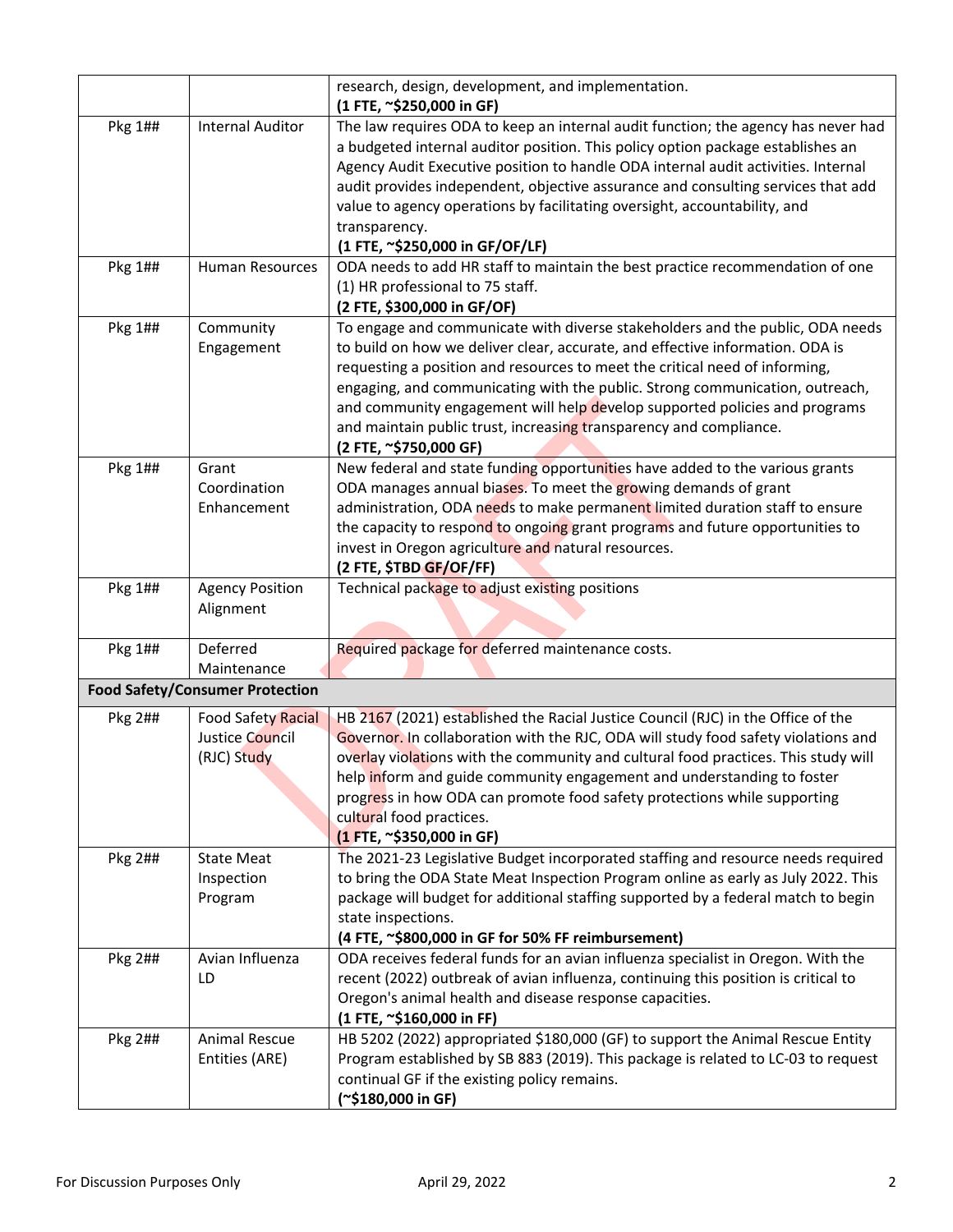| Pkg 2##                  | Shellfish<br>Coordinator                           | ODA is requesting resources to continue to support our Limited Duration shellfish<br>coordinator position. This position will work with Oregon's shellfish industry to<br>create an efficient and workable application process for prospective shellfish<br>growers in existing growing areas. In addition, this position also works to identify<br>and pursue approval for new growth areas in bays and estuaries that are not<br>currently approved for shellfish production.<br>(1 FTE, ~\$350,000 in GF) |
|--------------------------|----------------------------------------------------|--------------------------------------------------------------------------------------------------------------------------------------------------------------------------------------------------------------------------------------------------------------------------------------------------------------------------------------------------------------------------------------------------------------------------------------------------------------------------------------------------------------|
|                          | <b>Plant Protection &amp; Conservation Program</b> |                                                                                                                                                                                                                                                                                                                                                                                                                                                                                                              |
| Pkg 3##                  | <b>IPPM Resourcing</b>                             | The Insect Pest Prevention and Management (IPPM) continues to respond to<br>emerging and growing pest pressures. An increase in surveys and detections,<br>quarantines, and eradication work has limited the existing capacity of the<br>program. This package will add capacity to the program to ensure ODA has the<br>resources to respond to threatening pests and protect Oregon's natural resources.<br>(2 FTE, ~\$700,000 in LF)                                                                      |
| Pkg 3##                  | <b>State Noxious</b><br>Weeds                      | Noxious weeds threaten native plants, ecosystems, and agricultural markets. ODA<br>administers grants and supports county programs to control noxious weeds. A<br>majority of funds are federal funds which limit work to federal projects. This<br>package will establish in ODA's base budget the 2021 one-time funding of<br>\$450,000.<br>(~\$450,000 in GF)                                                                                                                                             |
| Pkg 3##                  | JB Eradication                                     | ODA is requesting funding to continue ongoing Japanese Beetle eradication.<br>Investments over the years have yielded positive results, and continual efforts are<br>required to complete the multi-year investments.<br>(5 FTE, \$1.9m in LF)                                                                                                                                                                                                                                                               |
| Pkg 3##                  | Hemp (IT &<br>Staffing)                            | As the Oregon Hemp Program matures and policy changes are implemented, the<br>Hemp Program needs a formal licensing and records management system. The<br>program will assess staffing needs to respond to the program's demands.<br>(2 FTE, \$TBD in OF)                                                                                                                                                                                                                                                    |
| Pkg 3##                  | <b>Aquatic Noxious</b><br>Weeds                    | ODA is requesting a position and resources to conduct work on protecting<br>watersheds from noxious aquatic weeds. Aquatic noxious weeds invade the native<br>plant and wildlife habitat and damage local ecosystems.<br>(1 FTE, ~\$250,000 in LF)                                                                                                                                                                                                                                                           |
| Pkg 3##                  | <b>Apiary Health</b>                               | This position will lead ODA's efforts on the Oregon Bee Project and outreach,<br>inspect apiaries, process apiary registrations, conduct surveys for pollinator and<br>bee threats (Asian giant hornets, invasive hornets, and parasitoids found in the<br>apiary trade that threaten managed and native bees in the State), and screen and<br>identify pests from the surveys.<br>(1 FTE, ~\$250,000 in GF)                                                                                                 |
| <b>Natural Resources</b> |                                                    |                                                                                                                                                                                                                                                                                                                                                                                                                                                                                                              |
| Pkg 3##                  | Pesticide Staff                                    | To maintain compliance with changing federal regulations and product<br>registrations, this package requests the capacity to implement new federal<br>Certification and Training (C&T) requirements and maintain timely state review<br>and registration of products. This package includes a field manager for<br>enforcement.<br>(3 FTE, ~\$650,000 in OF)                                                                                                                                                 |
| Pkg 3##                  | Cannabis<br>Pesticide Staff                        | ODA has two limited duration enforcement staff, one investigator and one case<br>reviewer funded by OLCC cannabis funding. This package is to continue those<br>positions. Dependent on OLCC revenue transfer.<br>(2 FTE, ~\$500,000 in OF)                                                                                                                                                                                                                                                                  |
| Pkg 3##                  | Soil Health<br>Position                            | ODA is receiving federal funds for a soil health position to promote healthy soils<br>and the State's climate goals. This package transfers the funding type to GF as the<br>position is conditional on FF availability.<br>(1 FTE, ~\$300,000 in GF or FF)                                                                                                                                                                                                                                                  |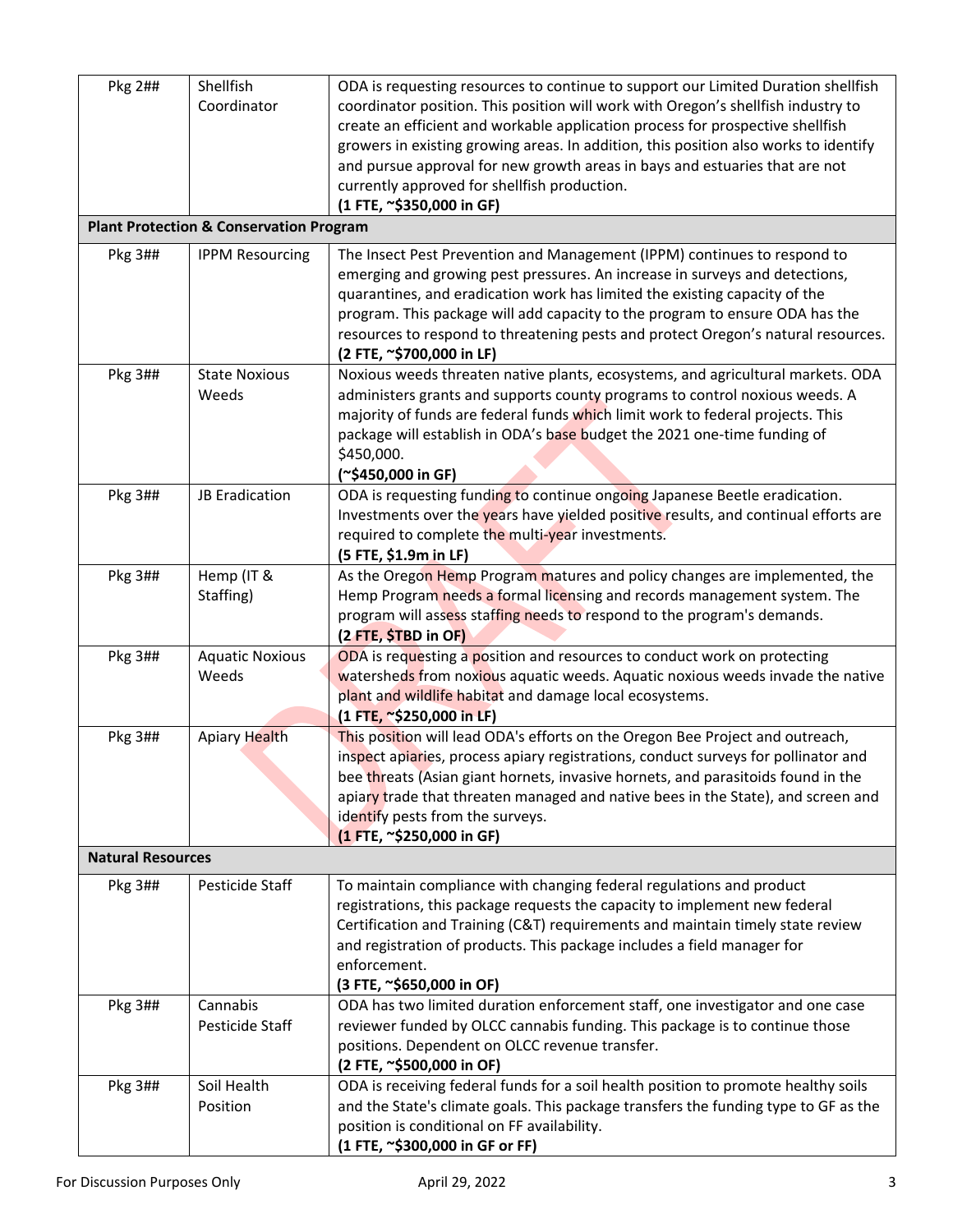| Pkg 3## | Climate-smart<br>agriculture (CSA)                    | Placeholder for pending USDA Climate-smart agriculture award (OR) a Climate<br>Change Coordinator at ODA with resources to support Oregon specific CSA on-<br>farm projects.<br>(\$TBD in FF; OR; 1 FTE, ~\$1m in GF)                                                                                                                                                                                                                                   |
|---------|-------------------------------------------------------|---------------------------------------------------------------------------------------------------------------------------------------------------------------------------------------------------------------------------------------------------------------------------------------------------------------------------------------------------------------------------------------------------------------------------------------------------------|
| Pkg 3## | <b>PARC Fund</b><br>Rebalance                         | In the past, the Pesticide Analytical Response Center (PARC) has been funded on a<br>50/50 split between GF & OF (pesticide fees). In 2019 the Legislature shifted PARC<br>funding to 100% OF. This package would restore the 50/50 cost share for GF to<br>cover other agencies' expenses and reallocate OF to core pesticide work.<br>(~\$450,000 in OF to GF)                                                                                        |
| Pkg 3## | Ag Water Quality<br>Capacity                          | Adding new technical assistance resources to the Ag Water Quality program will<br>support landowners in implementing the best strategies to enhance and improve<br>ag water quality goals. This package will add a field manager and riparian/aquatic,<br>and a groundwater specialist to the program.<br>(2 FTE, ~\$500,000 in LF)                                                                                                                     |
| Pkg 3## | LUBGWMA<br>Funding<br>Continuation                    | In 2021 ODA received \$250,000 in GF to contract with a facilitator to coordinate a<br>task force around the Lower Umatilla Basin GWMA with state agencies and local<br>partners. The contract work will continue into the 2023-25 biennium, and ODA<br>does not have a way to carry over the GF; this package would add back the GF in<br>23-25 to complete the work.<br>(~\$180,000 in GF)                                                            |
|         | <b>Market Access and Certification</b>                |                                                                                                                                                                                                                                                                                                                                                                                                                                                         |
| Pkg 4## | <b>Expanding Market</b><br>Opportunities              | ODA supports producers by connecting regional and national buyers to strengthen<br>Oregon's agricultural economy. These activities will help provide stability through<br>expanding opportunities in diversified markets and uplift producers to their next<br>market opportunity. This package will add two positions, one focusing on domestic<br>markets and one focusing on international markets and marketing resources.<br>$(2$ FTE, \$2m in GF) |
| Pkg 4## | Agriculture<br>Opportunity<br>Grants                  | Capital costs to agriculture are barriers to expansion and market access. This<br>package develops from Pkg 090 - Diversity in Agriculture Grants in the 2021-23<br>Governor Budget that added \$1 million in grants for BIPOC producers. This<br>package would establish a grant program to mitigate the capital barriers for<br>smaller and historically underserved producers.<br>(~\$1m in GF, Community Engagement & Grants Pkg has staff)         |
| Pkg 4## | Farm to School<br>Infrastructure<br>Grants            | In the previous Farm to School infrastructure grant cycle, ODA received over \$2<br>million in grant requests with only \$250,000 in funds to invest in on-farm<br>infrastructure to help process local food to a school-ready product. This package<br>will shift the budget from ODE to ODA.<br>(~\$500,000 in GF)                                                                                                                                    |
| Pkg 4## | <b>FSMA Funding</b>                                   | ODA receives federal funds to carry out Food Safety Modernization Act (FSMA)<br>requirements. This package allows the continuation of the federal funds'<br>limitations and positions.<br>(5 FTE, ~\$1.4m in FF)                                                                                                                                                                                                                                        |
| Pkg 4## | <b>Meat Processing</b><br>Infrastructure              | In 2021 ODA was appropriated \$2 million for meat processing grants to cost-share<br>upgrading facilities to meet current USDA standards for inspected meat<br>processing. ODA received over \$14 million in requests spanning 44 projects<br>around the State. This package will increase the amount available for grants and<br>possible additional grant application opportunities.<br>$(*$5m in GF)$                                                |
| Pkg 4## | Weights and<br>Measures Fee<br>Limitation<br>Increase | This is a placeholder package to adjust ODA's Weights and Measures program<br>limitation authority for possible fee adjustments in the 2023-25 biennium.<br>(TBD)                                                                                                                                                                                                                                                                                       |